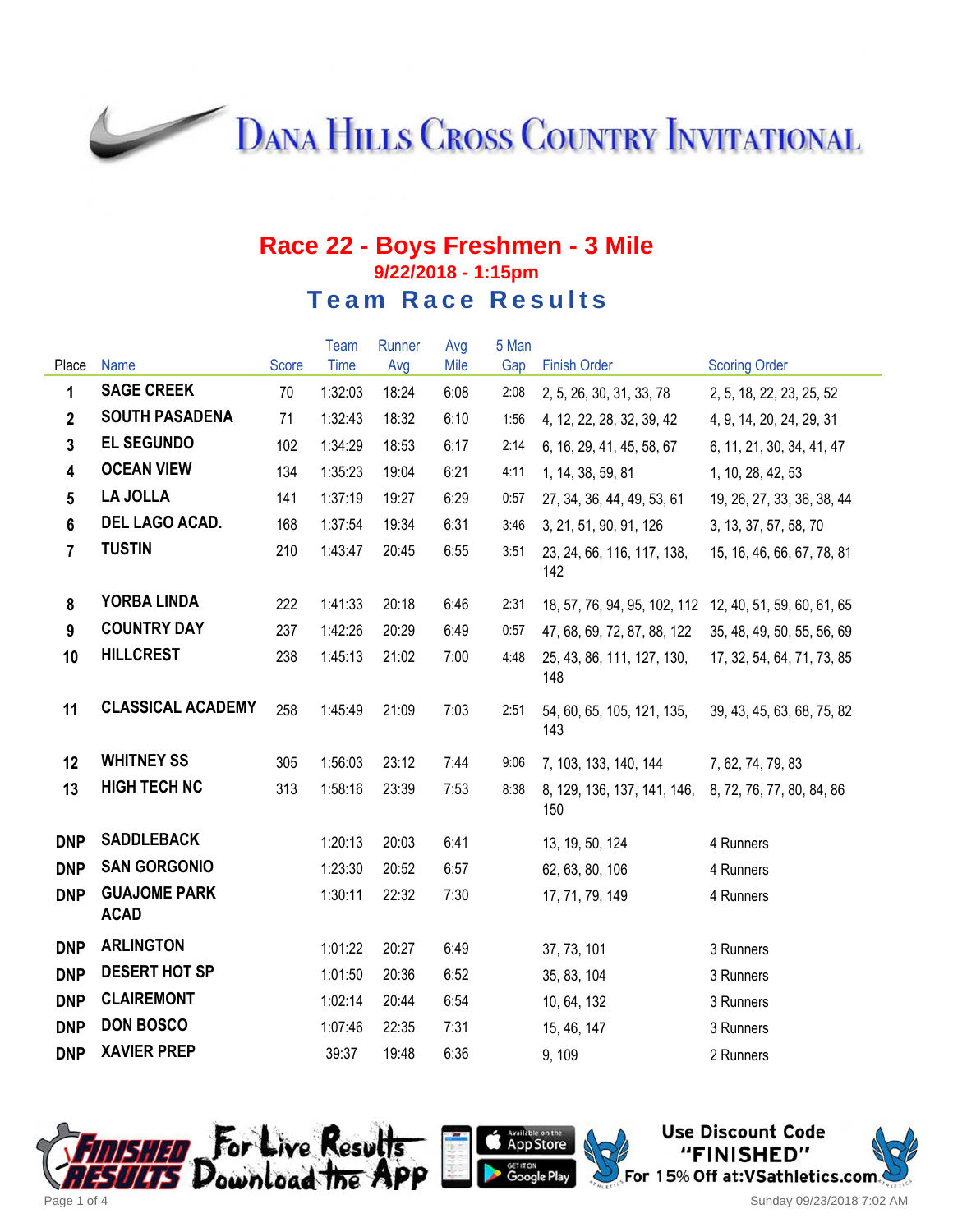## **Race 22 - Boys Freshmen - 3 Mile 9/22/2018 - 1:15pm Team Race Results**

|            |                                             |       | Team  | Runner | Avg  | 5 Man |                     |                      |
|------------|---------------------------------------------|-------|-------|--------|------|-------|---------------------|----------------------|
| Place      | <b>Name</b>                                 | Score | Time  | Avg    | Mile | Gap   | <b>Finish Order</b> | <b>Scoring Order</b> |
| <b>DNP</b> | <b>HIGH TECH HIGH</b><br><b>CHULA VISTA</b> |       | 40:12 | 20:06  | 6:42 |       | 40, 77              | 2 Runners            |
| <b>DNP</b> | <b>RANCHO ALAMITOS</b>                      |       | 41:29 | 20:44  | 6:54 |       | 52, 100             | 2 Runners            |
| <b>DNP</b> | <b>ESCONDIDO CHARTER</b>                    |       | 42:58 | 21:29  | 7:09 |       | 93, 107             | 2 Runners            |
| <b>DNP</b> | <b>SADDLEBACK VALLEY</b><br>CHR.            |       | 46:07 | 23:03  | 7:41 |       | 55, 139             | 2 Runners            |
| <b>DNP</b> | <b>ARMY &amp; NAVY</b>                      |       | 48:08 | 24:04  | 8:01 |       | 128, 134            | 2 Runners            |
| <b>DNP</b> | <b>PAHRUMP VALLEY</b>                       |       | 17:53 | 17:53  | 5:57 |       | 11                  | 1 Runner             |
| <b>DNP</b> | <b>ACADEMY/EXCEL</b>                        |       | 18:41 | 18:41  | 6:13 |       | 20                  | 1 Runner             |
| <b>DNP</b> | <b>USC COLLEGE PREP</b><br><b>SANTA ANA</b> |       | 19:53 | 19:53  | 6:37 |       | 48                  | 1 Runner             |
| <b>DNP</b> | <b>TRI-CITY CHR</b>                         |       | 22:05 | 22:05  | 7:21 |       | 110                 | 1 Runner             |
| <b>DNP</b> | <b>PACIFIC RIDGE</b>                        |       | 22:38 | 22:38  | 7:32 |       | 115                 | 1 Runner             |
| <b>DNP</b> | <b>ST. MICHAEL'S PREP</b>                   |       | 23:21 | 23:21  | 7:47 |       | 123                 | 1 Runner             |





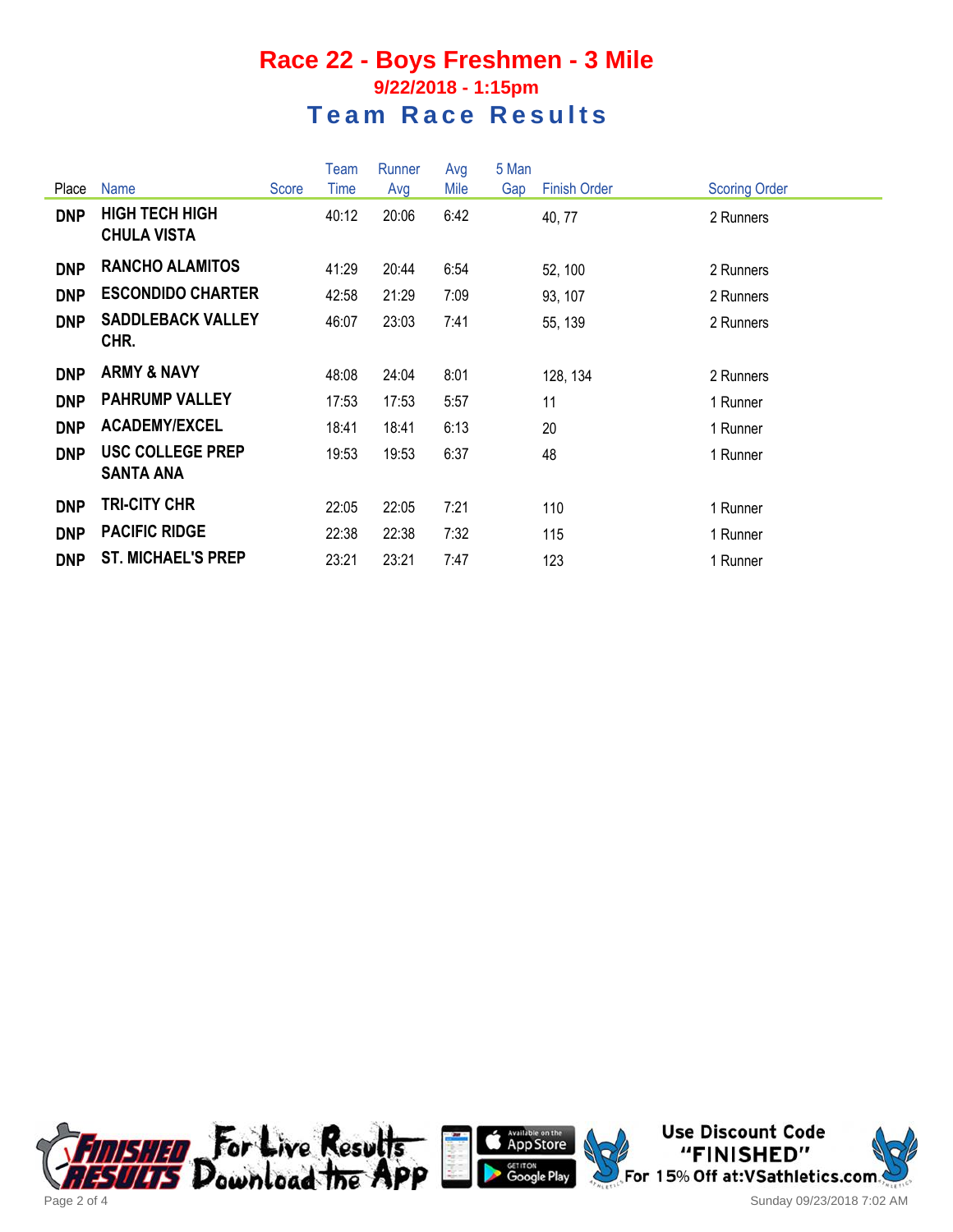## **Race 22 - Boys Freshmen - 3 Mile 9/22/2018 - 1:15pm Individual Race Results**

|    | Place Name             |   | <b>Grade School</b> | Time    | <b>Points</b> |    | <b>Place Name</b>      |   | <b>Grade School</b>        | <b>Time</b> | Points |
|----|------------------------|---|---------------------|---------|---------------|----|------------------------|---|----------------------------|-------------|--------|
| 1  | <b>Adrian Ramirez</b>  | 9 | Ocean View          | 16:33.2 | 1             | 39 | Dominic Chamorro       | 9 | South Pasadena             | 19:30.1     | 29     |
| 2  | Shervin Bahmanpour     | 9 | Sage Creek          | 17:06.9 | 2             | 40 | Valencio Coco          | 9 | High Tech High Chu         | 19:31.9     |        |
| 3  | Joaquin Hernandez      | 9 | Del Lago Acad.      | 17:12.4 | 3             | 41 | Owen Kirsten           | 9 | El Segundo                 | 19:39.2     | 30     |
| 4  | Brady Nakamura         | 9 | South Pasadena      | 17:18.9 | 4             | 42 | <b>Blake Sanchez</b>   | 9 | South Pasadena             | 19:39.8     | 31     |
| 5  | Zachary Dubourdieu     | 9 | Sage Creek          | 17:30.8 | 5             | 43 | Jared Castaneda        | 9 | Hillcrest                  | 19:43.0     | 32     |
| 6  | Ryu Iguchi             | 9 | El Segundo          | 17:31.3 | 6             | 44 | <b>Matthew Nunes</b>   | 9 | La Jolla                   | 19:44.3     | 33     |
| 7  | Lorenzo Rodriguez      | 9 | <b>Whitney SS</b>   | 17:34.3 | 7             | 45 | Zane Sant              | 9 | El Segundo                 | 19:45.4     | 34     |
| 8  | Pablo Chapman          | 9 | High Tech NC        | 17:38.5 | 8             | 46 | Elias Loya             | 9 | Don Bosco                  | 19:47.5     |        |
| 9  | <b>Corbin Hewitt</b>   | 9 | Xavier Prep         | 17:38.6 |               | 47 | Paul Criado            | 9 | Country Day                | 19:52.3     | 35     |
| 10 | Max Marchal            | 9 | Clairemont          | 17:43.2 |               | 48 | <b>Issac Hernandez</b> | 9 | USC College Prep S         | 19:53.2     |        |
| 11 | Seth Sonerholm         | 9 | Pahrump Valley      | 17:53.2 |               | 49 | Maxim Del Campo        | 9 | La Jolla                   | 19:55.5     | 36     |
| 12 | Noah Kuhn              | 9 | South Pasadena      | 18:00.4 | 9             | 50 | Giovanni Quiroz        | 9 | Saddleback                 | 19:59.2     |        |
| 13 | Isaac Amaya            | 9 | Saddleback          | 18:09.4 |               | 51 | Eric Coy               | 9 | Del Lago Acad.             | 20:02.3     | 37     |
| 14 | <b>Brandon Gayler</b>  | 9 | Ocean View          | 18:16.6 | 10            | 52 | David Lopez            | 9 | Rancho Alamitos            | 20:07.8     |        |
| 15 | <b>Brenton Dunn</b>    | 9 | Don Bosco           | 18:17.0 |               | 53 | Reese Cruz             | 9 | La Jolla                   | 20:07.8     | 38     |
| 16 | Neal Fallon            | 9 | El Segundo          | 18:19.4 | 11            | 54 | <b>Burke Hammond</b>   | 9 | <b>Classical Academy</b>   | 20:09.1     | 39     |
| 17 | Kaleb Kaye             | 9 | Guajome Park Acad   | 18:20.5 |               | 55 | Frank Hale             | 9 | Saddleback Valley (20:09.6 |             |        |
| 18 | <b>Brandon Nowland</b> | 9 | Yorba Linda         | 18:32.4 | 12            | 56 | Austin Borgerding      | 9 | South Pasadena             | 20:13.3     |        |
| 19 | <b>Andrew Ramirez</b>  | 9 | Saddleback          | 18:36.8 |               | 57 | Logan Lopez            | 9 | Yorba Linda                | 20:15.0     | 40     |
| 20 | Elijah Vega            | 9 | Academy/Excel       | 18:41.6 |               | 58 | Kai Vasquez            | 9 | El Segundo                 | 20:15.1     | 41     |
| 21 | Shaun Preston          | 9 | Del Lago Acad.      | 18:48.1 | 13            | 59 | Dillin Siembieda       | 9 | Ocean View                 | 20:20.1     | 42     |
| 22 | Philson Ho             | 9 | South Pasadena      | 18:54.4 | 14            | 60 | Raj Pabari             | 9 | Classical Academy          | 20:21.7     | 43     |
| 23 | Victor Sanchez         | 9 | Tustin              | 18:54.5 | 15            | 61 | Max Cagnon-Hoiland     | 9 | La Jolla                   | 20:23.3     | 44     |
| 24 | Chris Ramirez          | 9 | Tustin              | 18:54.8 | 16            | 62 | <b>Omar Martinez</b>   | 9 | San Gorgonio               | 20:26.1     |        |
| 25 | Chad Ferguson          | 9 | <b>Hillcrest</b>    | 18:54.9 | 17            | 63 | <b>Miguel Martinez</b> | 9 | San Gorgonio               | 20:26.3     |        |
| 26 | <b>Bain Ecarius</b>    | 9 | Sage Creek          | 18:55.7 | 18            | 64 | <b>Gus Folkers</b>     | 9 | Clairemont                 | 20:26.5     |        |
| 27 | <b>Buzzy Bomberger</b> | 9 | La Jolla            | 18:58.4 | 19            | 65 | Sam Kohlepp            | 9 | Classical Academy          | 20:31.0     | 45     |
| 28 | Jeffrey Oh             | 9 | South Pasadena      | 19:14.1 | 20            | 66 | Abraham Arango Ramir   |   | 9 Tustin                   | 20:32.0     | 46     |
| 29 | Jasper Jahn            | 9 | El Segundo          | 19:14.3 | 21            | 67 | Nasai Rivas            | 9 | El Segundo                 | 20:32.5     | 47     |
| 30 | <b>Spencer Marquet</b> | 9 | Sage Creek          | 19:14.7 | 22            | 68 | Aidan Ideker           | 9 | Country Day                | 20:34.0     | 48     |
| 31 | Nathan Hall            | 9 | Sage Creek          | 19:15.0 | 23            | 69 | Jake Needle            | 9 | Country Day                | 20:34.6     | 49     |
| 32 | Liam De Villa          | 9 | South Pasadena      | 19:15.8 | 24            | 70 | Mateo Estrada Vega     | 9 | La Jolla                   | 20:34.6     |        |
| 33 | Calvin Battaglia       | 9 | Sage Creek          | 19:16.7 | 25            | 71 | Silas Bodjanac         | 9 | Guajome Park Acad          | 20:35.0     |        |
| 34 | Kian Agheli            | 9 | La Jolla            | 19:18.1 | 26            | 72 | Alexander Price        | 9 | Country Day                | 20:35.8     | 50     |
| 35 | Santiago Lucero        | 9 | Desert Hot Sp       | 19:19.1 |               | 73 | Jake Allen             | 9 | Arlington                  | 20:37.1     |        |
| 36 | Jackson Parr           | 9 | La Jolla            | 19:23.4 | 27            | 74 | David Zhang            | 9 | South Pasadena             | 20:37.6     |        |
| 37 | Antolin Garduno        | 9 | Arlington           | 19:24.3 |               | 75 | Ryan Jelveh            | 9 | La Jolla                   | 20:38.8     |        |
| 38 | Zane Hutchinson        | 9 | Ocean View          | 19:29.6 | 28            | 76 | Shailen Savalia        | 9 | Yorba Linda                | 20:40.4     | 51     |